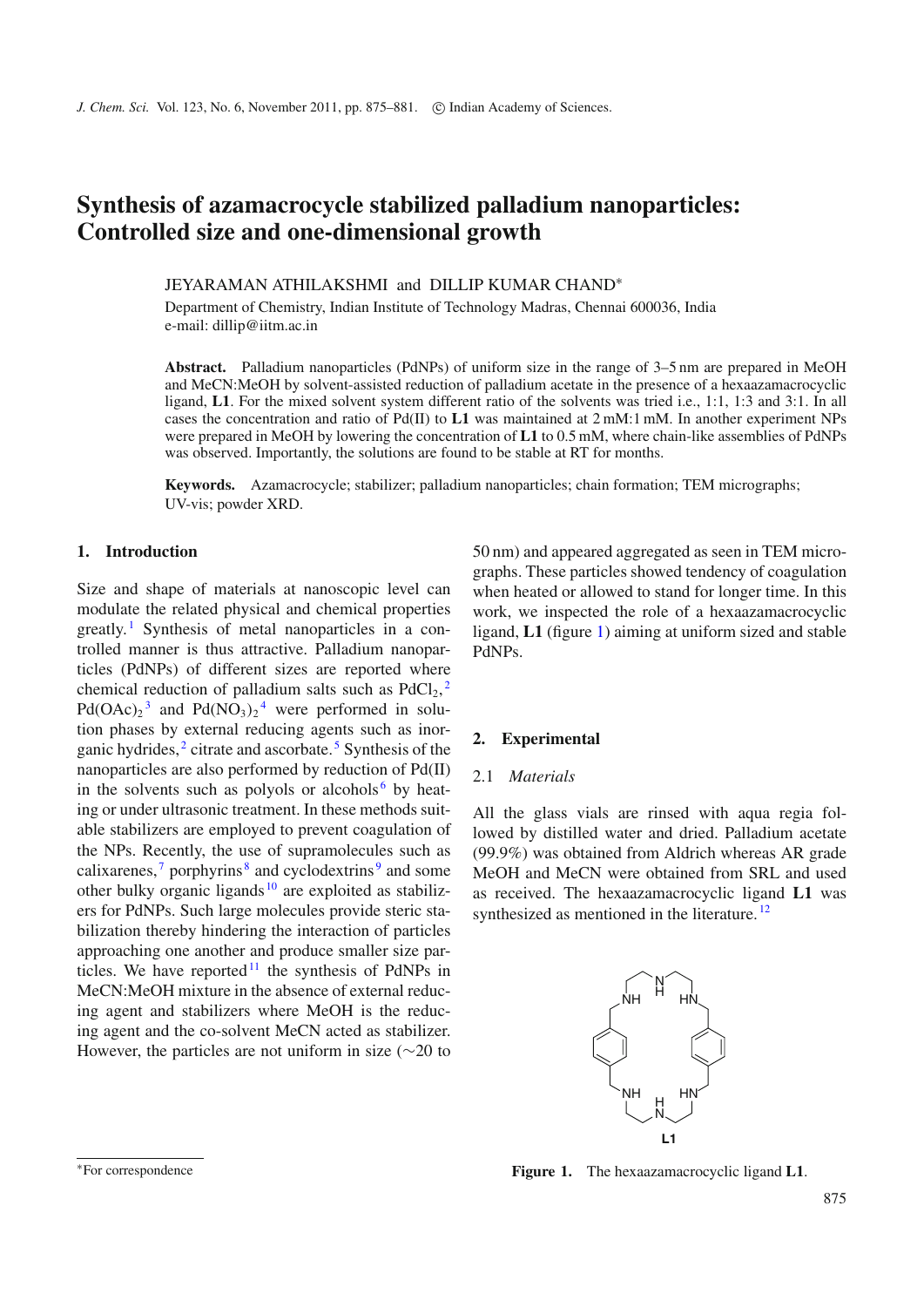<span id="page-1-0"></span>

Figure 2. Representative UV-vis spectra of 2 mM  $Pd(OAc)$ <sub>2</sub> in MeCN:MeOH (1:1) in the presence of 1 mM of **L1** monitored at 1, 10, 20, 30, 60, 90 and 120 min. The solution was heated at 60<sup>°</sup>C and spectra are recorded at 30<sup>°</sup>C.

<span id="page-1-1"></span>

<span id="page-1-2"></span>**Figure 3.** Powder XRD pattern of the PdNPs sample as obtained from the entry 2 of table 1 (Reference: JCPDS No. 89–4897).

#### 2.2 *Characterization techniques*

All UV-vis absorption spectra were recorded using a JASCO V-550 UV-vis spectrophotometer at room temperature. UV-vis absorption of each solution was measured in a 3 mL quartz cuvette over the wavelength range 200 to 800 nm. High-resolution TEM micrographs were recorded using a Tecnai G-20, a 200 KeV TEM operating at an accelerating voltage of 200 KeV. TEM samples were prepared by dropping colloidal solution of nanoparticles onto a carbon coated copper grid followed by air drying at room temperature. XRD studies of the samples were carried out on a XD-D1 Shimadzu Horizontal Diffractometer using Copper Kα radiation as the source ( $\lambda = 1.5406 \text{ Å}$ ). The samples were scanned in the  $2\theta$  range of  $20-80°$ . The samples were prepared by evaporation of the solvent under reduced pressure and air drying. About 10 mg of a dried sample was fixed with the help of grease on to a thin-glass plate and diffracted.

#### 2.3 *Synthesis of PdNPs in the presence of* **L1**

To 50 mL of hot methanol (60◦C), **L1** (20.5 mg, 0.05 mmol) was added. Heating was continued for another 30 min followed by addition of  $Pd(OAc)<sub>2</sub>$ (22.44 mg, 0.1 mmol) to the hot solution. The colour of the solution got changed from yellow to brownish black within 10 min. The formation of PdNPs was confirmed by UV-vis spectroscopy and transmission electron microscopy. The prepared sample was cooled to RT and the solution was evaporated under reduced pressure and dried under *vacuum* to obtain the sample as powder. Similar procedure was followed for other solvents systems.



**Figure 4.** A comparative structure of **(a)** cyclopalladated compound with **(b) L1**.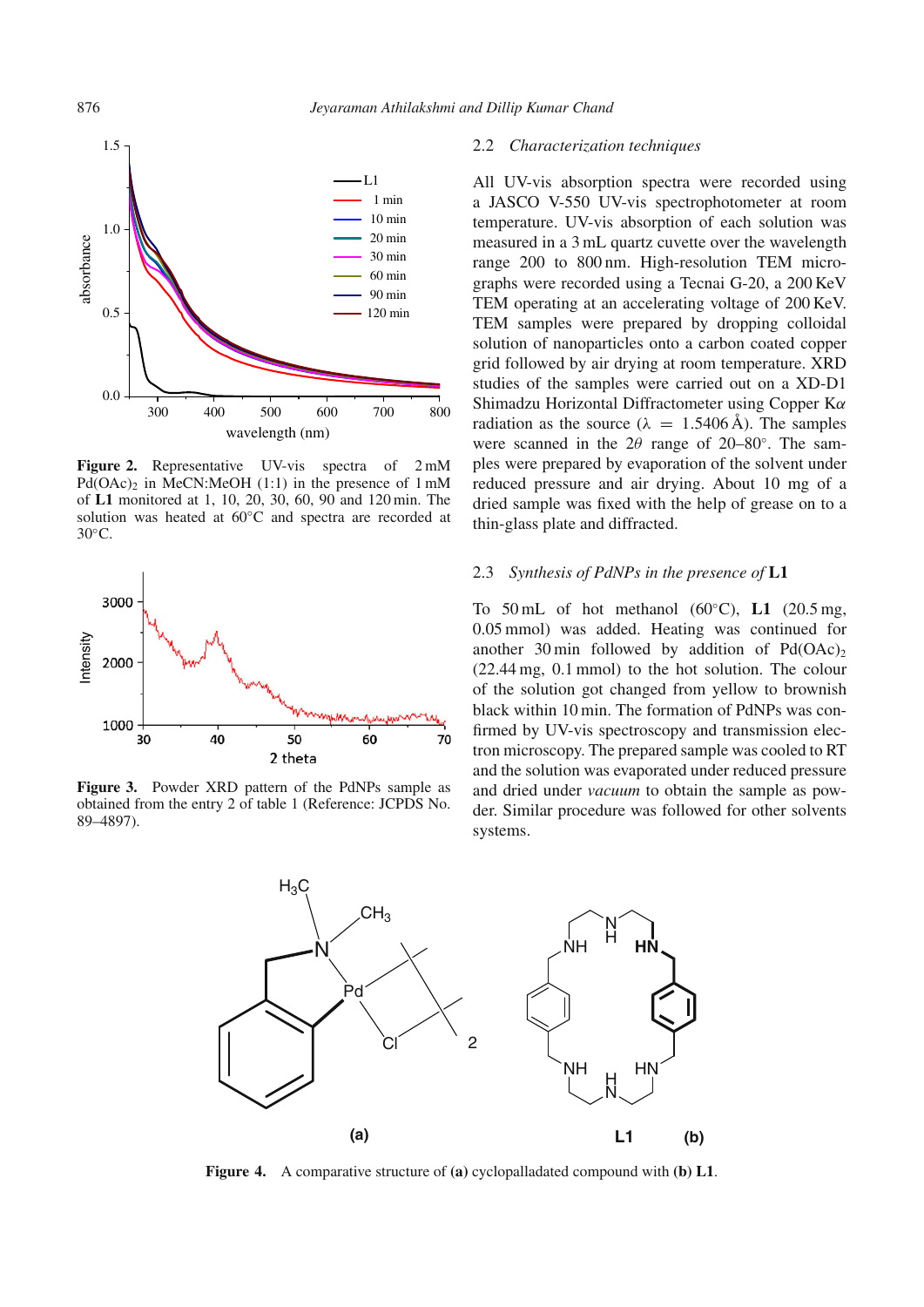# **3. Results and discussion**

Preparation of PdNPs by reduction of Pd(II) using MeOH as reductant in the absence or presence of a cosolvent, however, in the presence of a stabilizer is

<span id="page-2-0"></span>

possible. [13](#page-6-3) Stabilization of PdNPs were achieved by a variety of amine based protecting agents such as lauryl amine, [14](#page-6-4) octyl amine [15](#page-6-5) and oleyl amine. [16](#page-6-6) Stabilization of silver nanoparticles by  $L1$  is reported by us<sup>[17](#page-6-7)</sup>

<span id="page-2-1"></span>

**Figure 5. (a)** TEM image of PdNPs obtained from 2 mM solution of palladium acetate in MeOH in the presence of 1 mM **L1** at 60◦C, **(b)** FFT image, **(c)** SAED image.

**Figure 6.** (**a)** TEM, **(b)** HRTEM image and **(c)** particle size distribution plot of PdNPs obtained from 2 mM palladium acetate in 1:1 ratio of MeCN: MeOH mixture with 1 mM **L1** at 60◦C.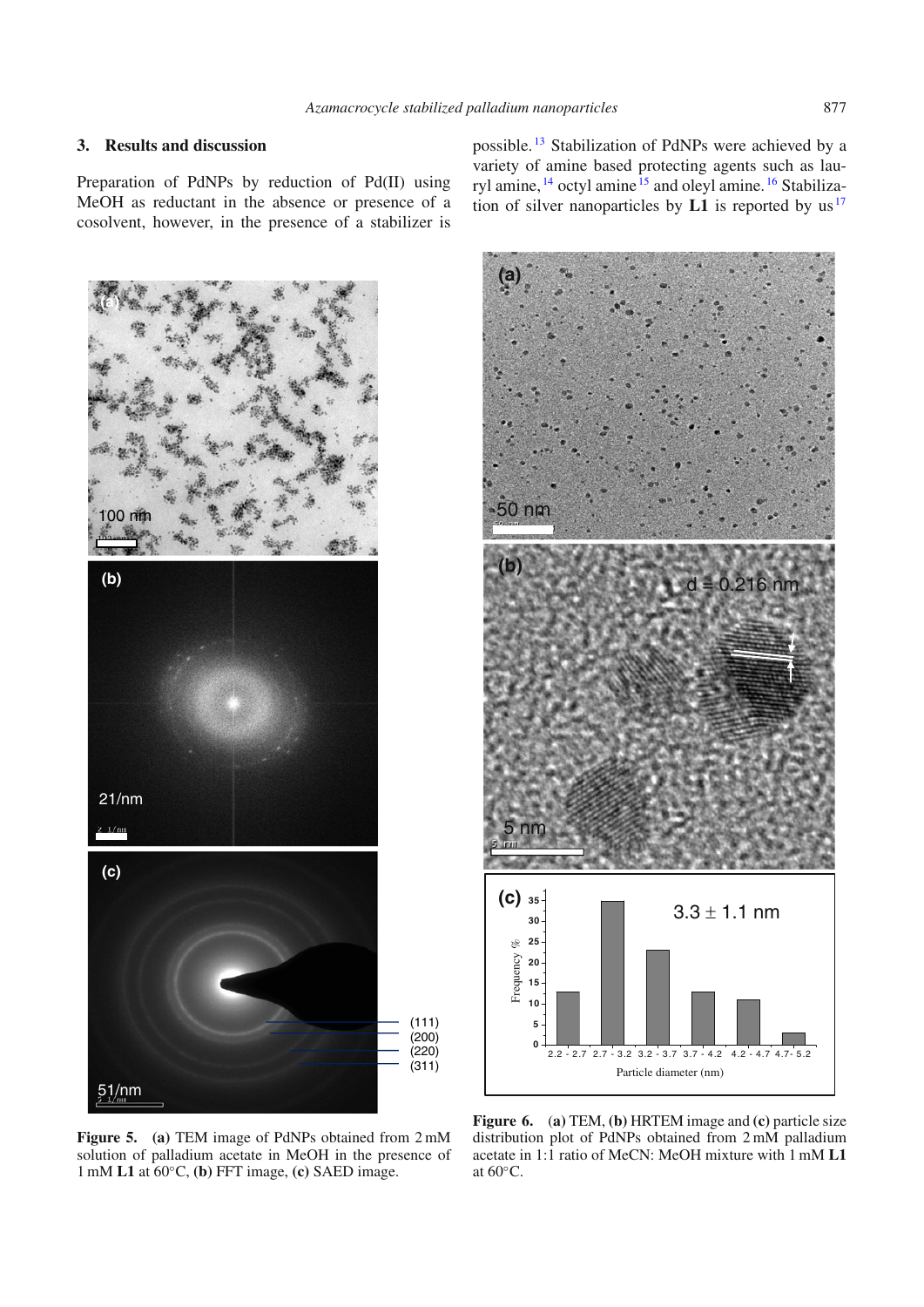thus opening an avenue of further use of **L1** in stabilization of other metal nanoparticles. We have now prepared hexaazamacrocycle, **L1** stabilized PdNPs from palladium acetate using methanol as reducing agent in the absence or presence of MeCN. In the absence of a stabilizer although reduction happens with in a few minutes at 60◦C to generate PdNPs the particles are readily coagulated in MeOH medium and with time in MeOH/MeCN medium. In this work, the PdNPs are prepared in MeOH and also in three different mixtures of MeCN: MeOH (1:1, 1:3 and 3:1). In all cases the concentration and ratio of Pd(II) to **L1** is maintained at 2 mM:1 mM. In another experiment the NPs were prepared in MeOH by lowering the concentration of **L1** to 0.5 mM where upon chain-like assemblies of PdNPs was observed. Importantly, the solutions are found to be stable at RT for months.

The formation of PdNPs was followed by recording their UV-vis spectra. It is well-known that MNPs absorb photons in UV-vis region due to coherent oscillation of the conduction band electrons induced by the interacting electro-magnetic fields. However, PdNPs do not show pronounced peak due to surface plasmon. We also observed a comparable pattern in the UV-vis spectra, and hence infer the formation of PdNPs. The usual peaks of Pd(II) around 400 nm disappeared due to formation of PdNPs. Representative UV-vis spectra of a sample prepared in MeCN:MeOH (1:1) is shown in figure [2.](#page-1-0)

The PdNPs could be isolated in solid state (as given in experimental section) by evaporation of the solvent. Powder XRD was taken for a representative sample prepared in MeCN:MeOH(1:1) in order to confirm the formation of NPs. As shown in figure [3,](#page-1-1) XRD pattern peaks are observed at 40, 46 and 68◦ which correspond to (111), (200) and (220) planes of fcc lattice, respectively. This finding indicates that PdNPs has fcc structure.

When the reduction of a metal salt is carried out in the presence of a ligand it is possible that during initial stages coordination complexes may form followed by chemical reactions that lead to NPs. A variety of Pd-organometallic precursors [18](#page-6-8) used as precatalysts in some organic transformations resulted in the rapid change of the colour of the solutions to black suggesting the formation of Pd(0). Structural studies by TEM revealed the presence of the nano-sized particles. Therefore a probable structure relevant to **L1** was chosen by comparing the literature  $18b$  $18b$  as shown in figure [4.](#page-1-2)

TEM images were obtained (figures [5](#page-2-0)[–9\)](#page-4-0) for all the solutions and the data is collected in table [1.](#page-5-9) It is found

<span id="page-3-0"></span>

**Figure 7. (a)** TEM, **(b)** HRTEM image and **(c)** Particle size distribution plot of PdNPs obtained from 2 mM palladium acetate in 1:3 ratio of MeCN:MeOH mixture in the presence of 1 mM **L1** at 60◦C.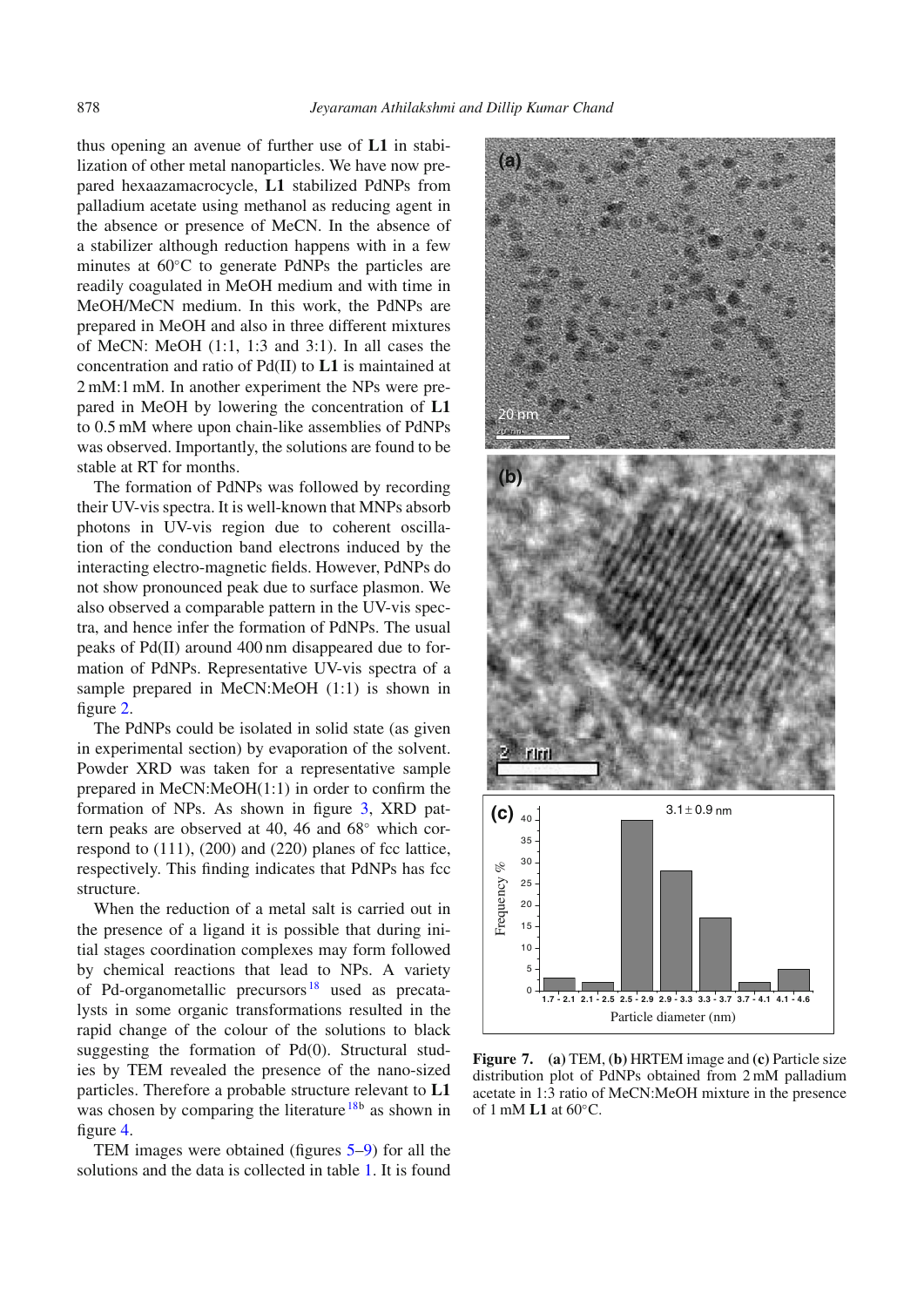<span id="page-4-1"></span>

**Figure 8. (a)** TEM, **(b)** HRTEM image, **(c)** SAED image and **(d)** particle size distribution plot of PdNPs obtained from 2 mM palladium acetate in 3:1 ratio of MeCN:MeOH mixture in the presence of 1 mM macrocycle, **L1** at 60◦C.

<span id="page-4-0"></span>

**Figure 9. (a)** TEM, **(b)** HRTEM image, **(c)** SAED image and **(d)** particle size distribution plot of Pd nanochains obtained from 2 mM palladium acetate in the presence of 0.5 mM of macrocycle, **L1** in methanol at 60◦C.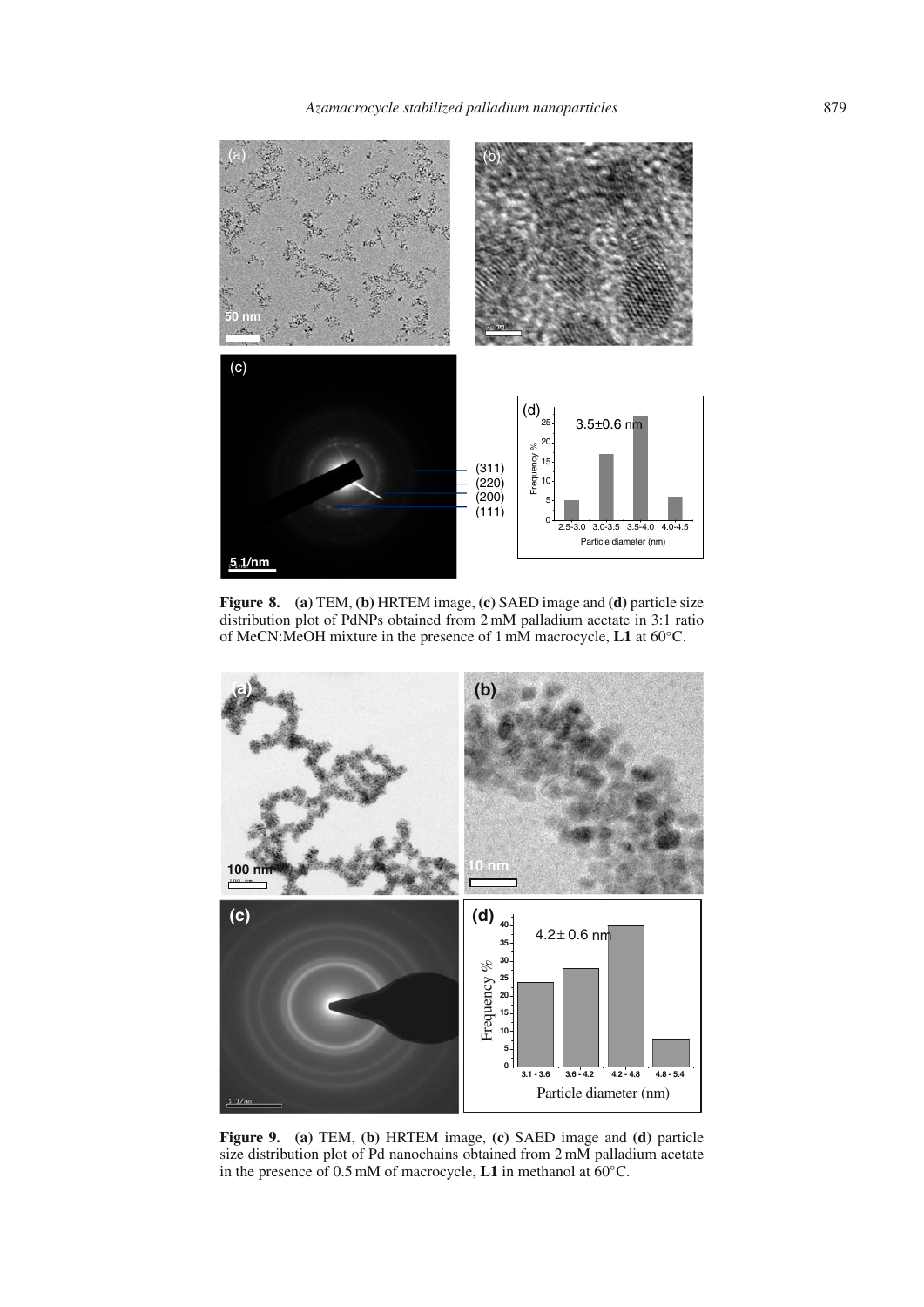| Entry          | Ratio of Pd:L1 Solvent(s) |                 | Particle size and SD (nm) | TEM image  |
|----------------|---------------------------|-----------------|---------------------------|------------|
| $\mathbf{1}$   | 2:1                       | MeOH            | $5.0 \pm 1.2$             | Figure 5   |
| 2              | 2:1                       | MeCN: MeOH(1:1) | $3.3 \pm 1.1$             | Figure $6$ |
| 3              | 2:1                       | MeCN: MeOH(1:3) | $3.1 \pm 0.9$             | Figure 7   |
| $\overline{4}$ | 2:1                       | MeCN: MeOH(3:1) | $3.5 \pm 0.6$             | Figure 8   |
| 5              | 2:0.5                     | MeOH            | $4.2 \pm 0.6$             | Figure 9   |

<span id="page-5-9"></span>**Table 1.** Size of PdNPs calculated from TEM data for the samples prepared at 2 mM concentration of palladium acetate precursor.

that the size of the particles varies from 3 to 5 nm and hence the distribution may be considered narrow and particles are of almost uniform size. Electron diffraction pattern of the PdNPs is shown in figures. The values of interplanar distance d*hkl* calculated from the diffraction rings are in good agreement with the literature.  $^{19}$  $^{19}$  $^{19}$  This indicates the existence of face centred cubic structure of palladium in the NPs.

In the medium of methanol and by lowering the concentration of **L1** to 0.5 mM it appears that individual NPs are interlinked to one another as a chain which is observed via TEM and HRTEM images (figure [8\)](#page-4-1). The affinity of nitrogen centres in **L1** is apparently responsible for such design and it is also reported for PdNPs prepared in the presence of amine.<sup>[20](#page-6-10)</sup> Individual NPs are attached to one another causing agglomeration of the PdNPs to worm-like structures favoured in the medium of methanol. In the medium of MeCN:MeOH with **L1**, MeCN produces high monodispersed particles by hindering the interaction of the particles along with **L1**.

In the absence of any stabilizers, PdNPs are precipitated when prepared in MeOH. On the other hand, the presence of a coordinating co-solvent MeCN could prevent agglomeration of particles. However, the presence of a stabilizer e.g., **L1** as discussed in this work, could result uniform sized PdNPs due to steric stabilization. When the amount of **L1** with respect to the concentration of Pd is lowered presumably some of the macrocycle units are involved in capping adjacent particles thus resulting a chain-type arrangement. Without proper and detailed study further discussion on mechanistic aspect of chain-like assembly formation is not credible at this stage.

#### **4. Conclusion**

A simple method for the preparation of uniform sized palladium nanoparticles in the narrow range of 3 to 5 nm is described in this work. The growth of particles beyond this size is controlled by the steric bulk pro-

vided by a hexaazamacrocyclic ligand which acted as a stabilizer. Reduction of palladium acetate to elemental palladium could be possible by reducing nature of the amine groups crafted in the macrocycle and also assisted by the known reducing agent MeOH which was the solvent of choice. While the addition of a co-solvent MeCN did not make much of a difference to the size of PdNPs, especially in MeOH medium when the concentration of the ligand is lowered it appears that individual NPs are interlinked with one another giving a chain-like arrangement. The materials are characterized by UVvis, powder XRD, TEM and HRTEM techniques. Use of the present ligand studied and other related ligands is expected to contribute richly toward the preparation of various metal nanoparticles.

## **Acknowledgements**

We thank Council of Scientific and Industrial Research (CSIR), India for providing financial support (No.01 (2483)/11/EMR-II) to our research project on 'Functional noble metal nanoparticles'.

# **References**

- <span id="page-5-0"></span>1. (a) Roduner E 2006 *Chem. Soc. Rev.* **35** 583; (b) El-Sayed M A 2001 *Acc. Chem. Res.* **34** 257
- <span id="page-5-1"></span>2. Jana N R, Wang Z L and Pal T 2000 *Langmuir* **16** 2457
- <span id="page-5-2"></span>3. Nemamcha A, Rehspringer J-L and Khatmi D 2006 *J. Phys. Chem. B* **110** 383
- <span id="page-5-3"></span>4. Mizugaki T, Murata M, Fukubayashi S, Mitsudome T, Jitsukawaa K and Kaneda K 2008 *Chem. Commun.* 241
- <span id="page-5-4"></span>5. Xiong Y, McLellan J M, Yin Y and Xia Y 2007 *Angew. Chem. Int. Ed.* **46** 790
- <span id="page-5-5"></span>6. Sun Y, Zhang L, Zhou H, Zhu Y, Sutter E, Ji Y, Rafailovich M H and Sokolov J C 2007 *Chem. Mater.* **19** 2065
- <span id="page-5-6"></span>7. Huc V and Pelzer K 2008 *J. Colloid Interface Sci.* **318** 1
- <span id="page-5-7"></span>8. Imahori H, Kashiwagi Y, Endo Y, Hanada T, Nishimura Y, Yamazaki I, Araki Y, Ito O and Fukuzumi S 2004 *Langmuir* **20** 73
- <span id="page-5-8"></span>9. Senra J D, Fernando L, Malta B, da Costa H M, Michel R C, Aguiar L C S, Simas A B C and Antunes O A C 2009 *Adv. Synth. Catal.* **351** 2411